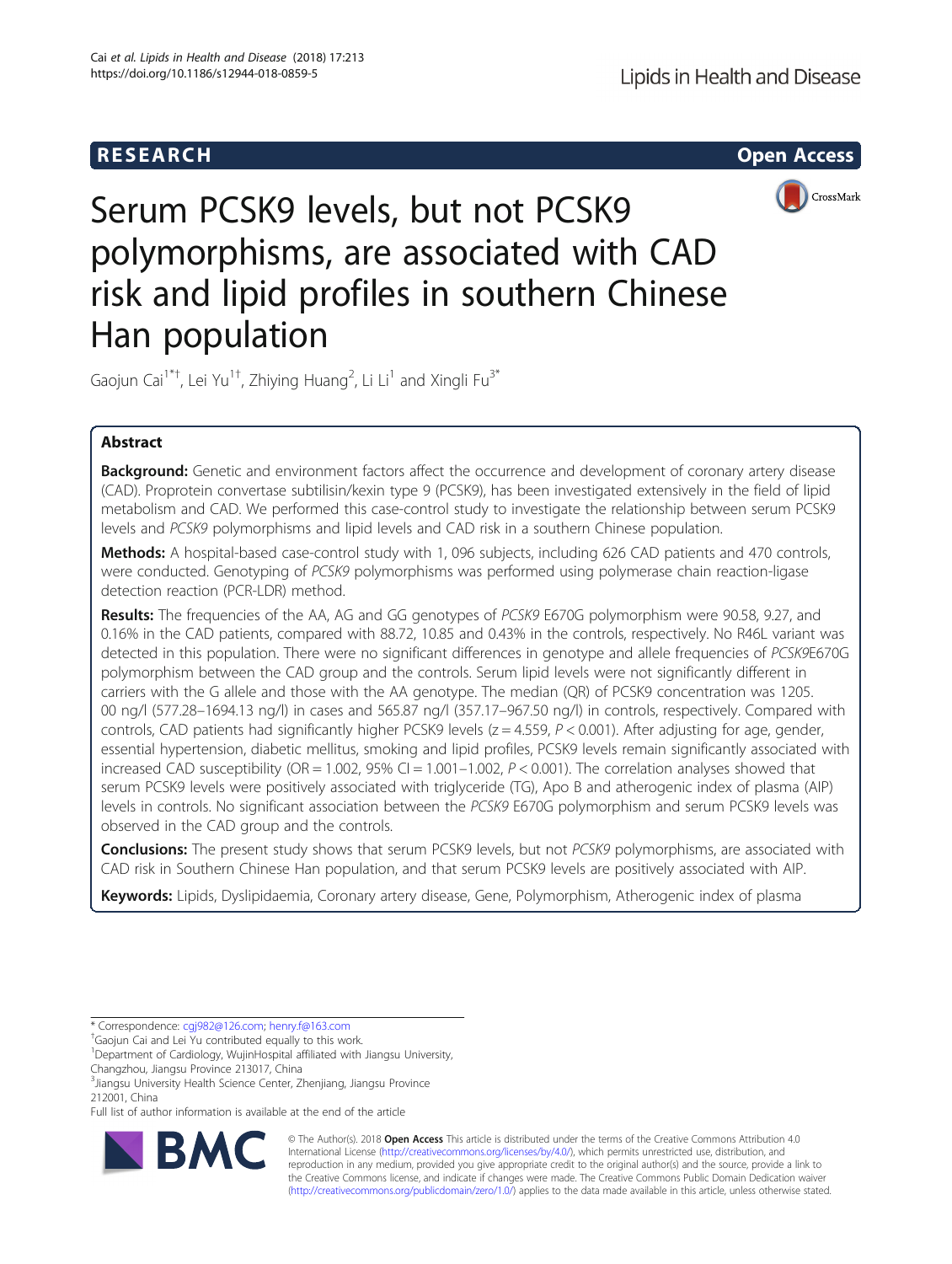## Background

Coronary artery disease (CAD), which is characterized as multi-factor disease remains the leading cause of mor-bidity and mortality worldwide [[1\]](#page-6-0). Genetic and environmental factors affect the occurrence and development of CAD. Numerous epidemiological and clinical studies have shown that dyslipidemia, including the high low-density lipoprotein cholesterol (LDL-C) and low high-density lipoprotein cholesterol (HDL-C) levels, is strongly associated with an increased risk of CAD [\[2](#page-6-0)]. Atherogenic index of plasma (AIP), a new comprehensive lipid index, comprehensively reflects the balance between atherogenic and anti-atherogenic factors, and is a stronger and independent risk factor for CAD [[3,](#page-6-0) [4\]](#page-6-0).

Proprotein convertase subtilisin/kexin type 9 (PCSK9), the ninth member of the proprotein convertase family, has been investigated extensively in the field of lipid metabolism [\[5](#page-6-0)]. By combining with the epidermal growth factor-like repeat A domain (EGF-A) of low-density lipoprotein receptor (LDLR) and lowing the recycling of LDLR to cell surface, PCSK9 mediates serum LDL-C levels. Recently, several PCSK9 inhibitors, such as alirocumab and evolocumab, were applied in patients with familial hypercholesterolemia and/or CAD in different countries, and were verified to decrease total cholesterol (TC), LDL-C, triglyceride (TG) and the ratio of TC to high-density lipoprotein cholesterol (HDL-C) greatly [[6\]](#page-6-0).

PCSK9 gene is located on chromosome 1p32.3 and encompasses 12 exons. Until now, approximately 160 mutations in PCSK9 gene have been investigated. According to their effects on LDLR, PCSK9 gene mutations are divided into loss-of-function (LOF) and gain-of-function (GOF) mutations. LOF mutations in the PCSK9 gene decrease LDLR degradation, thereby reducing serum LDL-C levels and the risk of CAD. Conversely, GOF mutations may increase serum LDL-C levels and CAD risk. PCSK9 E670G polymorphism (rs505151) is a common variant and is a GOF mutation, while R46L (rs11591147) is a rare variant and belongs to the LOF mutations. Several studies have investigated the relationships between these two variants and lipid levels and CAD susceptibility in different populations. However, the results were inconsistent. In 2015 and 2017, three meta-analyses were carried out to clarify the association between PCSK9 E670G polymorphism and lipid levels and the risk of CAD [\[7](#page-6-0)–[9](#page-7-0)]. Although pooled effects indicated that G allele carriers had a higher risk of CAD and LDL-C levels than non-carriers, the heterogeneity among the studies was statistically significant, suggested that the results should be interpreted cautiously. Additionally, the relationships between the E670G polymorphism and other lipid profiles remained inconsistent. A study with a large sample size is needed to verify the results. Data from previous studies indicated

that the variant of R46L is rare in both Caucasians and Asians [\[10,](#page-7-0) [11](#page-7-0)]. Caucasians carriers of the minor allele had lower cardiovascular disease susceptibility and lower LDL-C levels [\[9](#page-7-0)]. However, no study has been conducted on the relationship between the PCSK9 R46L polymorphism and lipid levels and cardiovascular risk in a Chinese population. Moreover, no study has been designed to explore the relationship between PCSK9 and the comprehensive lipid index. Therefore, we carried out a hospital-based case-control study with 1, 096 subjects to investigate the relationship between PCSK9 polymorphisms and lipid levels and CAD risk in a Southern Chinese population.

## Methods

## Subjects

The present retrospective case-control study included 1, 096 participants. All participants were Han Chinese and underwent coronary angiography (CAG) examination in the Department of Cardiology inWujin hospital affiliated to Jiangsu University between September 2012 and July 2017. Total of 626 CAD patients, including 364 myocardial infarction, 226 unstable angina pectoris and 36 stable angina pectoris involved in our study. The diagnosis of CAD was described in our previous study [\[12](#page-7-0)], which was in line with the World Health Organization criteria from 1978. The controls also underwent CAG examination in the same period and had a luminal stenosis of < 50% of the major coronary arteries. Judikin's method was used in the CAG examination and the images were evaluated by two experienced cardiologists. Patients with advanced liver or kidney failure, malignant tumors, asthma and major surgery or trauma within one month were excluded. Patients currently using lipid-lowing drugs were also excluded in the present study. Informed consent was obtained from all participants. The study was approved by the ethics committee of Wujin hospital.

#### Biochemical parameter analysis

Approximately 2 ml of venous blood was extracted from each participant after 12 h fasting. The methods to measure biochemical parameters were performed as previously described  $[13]$  $[13]$ . All of the biochemical parameters, including TC, TG, HDL-C, LDL-C, ApoA1, ApoB, Lp(a) and glucose levels, were analyzed by automatic biochemical analyzer (Olympus AU5400). AIP is calculated as  $log_{10}$  (TG/HDL-C).

## Genotyping of PCSK9 polymorphisms

Total genomic DNA was extracted from peripheral blood leukocytes. The method of extraction was de-scribed in previous study [\[13\]](#page-7-0). Genotyping of *PCSK9* polymorphisms was performed using polymerase chain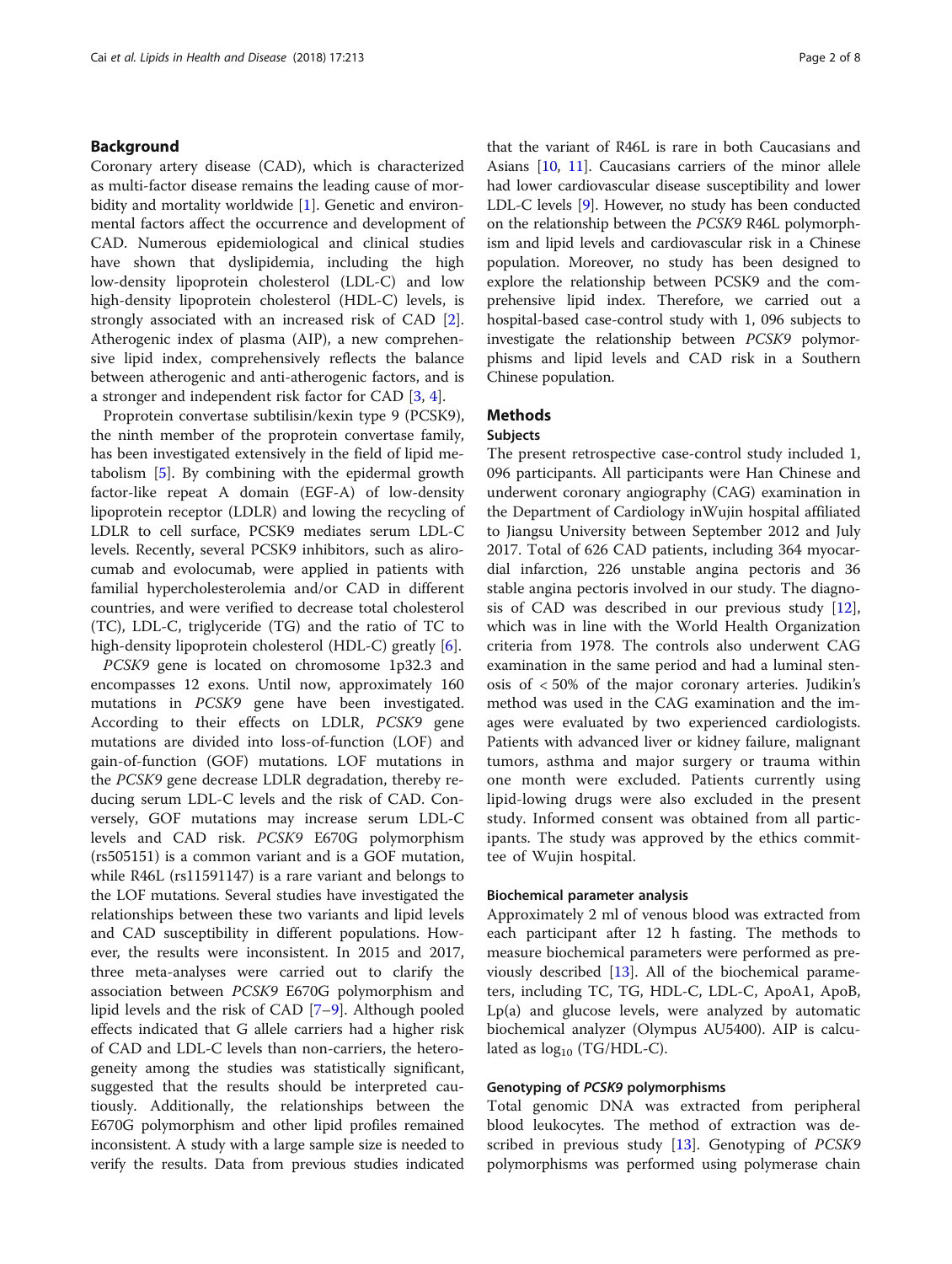reaction-ligase detection reaction (PCR-LDR) method. The sequences of primers and probes are listed in Additional file [1:](#page-6-0) Table S1. PCR was performed with a volume of 25 μl reaction system, including 1 μl genomic DNA, 2 μl buffer, 0.6 μl  $Mg^{2+}$ , 2 μl dNTP, 0.2 μl DNA polymerase, and 2 μl Primer mix. Multiplex PCR reaction was carried out by an initial denaturation at 95 °C for 2 min, followed by 40 cycles at 94 °C for 90 s, 53 °C for 1.5 min, 65 °C for 30 s, and a terminal extension 65 °C for 10 min. After PCR amplification, the LDR was carried out with a volume of 10 μl reaction system, including 4 μl PCR product, 1 μl buffer, 1 μl Probe mix, 0.05 μl Taq DNA ligase, and 4  $\mu$ l ddH<sub>2</sub>O with a produce of 40 cycles of pre-denaturation at 95 °C for 2 min, annealing at 94 °C for 15 s, and extension at 50  $\degree$ C for 25 s. The genotypes were analyzed by ABI PRISM 3730 sequencer and Genemapper software. The results of genemapper analyses are shown in Additional file [2](#page-6-0): Figure S1.

## Statistical analysis

All data were analysed using SPSS 17.0 software package (SPSS Inc., Chicago, Illinois). The Hardy-Weinberg equilibrium (HWE) was assessed using the goodness-of-fit method. The Kolmogorov-Smirnov test was used to examine the normality of the distributions of continuous variables. For continuous variables that satisfied normal distribution, the data were expressed as the means ± standard deviation (SD) and were compared using independent-sample t-tests. Otherwise, the data were expressed as medians and quartile ranges (QR), and were compared using the Mann-Whitney test. Qualitative variables were assessed using the Chi- square test.The association between the genotypes and CAD risk was evaluated by calculating the values of the crude odds ratios (ORs), together with 95% confidence intervals (CIs) and adjusted ORs. Correlation analysis was performed using the Pearson test. A two-sided p-value of < 0.05 was regarded as significant.

## Results

## Characteristics of the involved participants

In total, 1, 096 subjects, including 626 CAD patients (439 males and 187 females; mean age,  $64.18 \pm 9.83$  years) and 470 controls (243 males and 227 females; mean age,  $61.62 \pm 9.42$  years), were enrolled in the study. As shown in Table 1, CAD patients were older than controls  $(P < 0.01)$ . The frequencies of male gender, essential hypertension (EH), diabetes mellitus (DM) and smoking were significantly higher in the CAD patients than in the controls. In addition, the patients with CAD had higher TC, LDL-C and Apo B levels when compared with the control subjects. On the other hand, the levels of HDL-C and Apo A1 were significantly lower in the CAD patients than in the

Table 1 The characteristics of CAD patients and controls

| Characteristics   | $CAD (n = 626)$  | Controls ( $n = 470$ ) | $\chi^2(t)$ | P      |
|-------------------|------------------|------------------------|-------------|--------|
| Age (years)       | $64.18 \pm 9.83$ | $61.62 \pm 9.42$       | 4.337       | < 0.01 |
| Male $[n (%)]$    | 439 (70.13)      | 243 (51.70)            | 38.774      | < 0.01 |
| EH $[n (%)]$      | 454 (72.52)      | 276 (58.72)            | 22.986      | < 0.01 |
| DM $[n (%)]$      | 163 (26.04)      | 67 (14.26)             | 22.478      | < 0.01 |
| Smoking $[n (%)]$ | 239 (38.18)      | 114 (24.26)            | 23.835      | < 0.01 |
| TC (mmol/l)       | $4.59 \pm 1.05$  | $4.42 \pm 0.96$        | 2.807       | < 0.01 |
| TG (mmol/l)       | $1.84 \pm 1.50$  | $1.76 \pm 1.46$        | 0.949       | > 0.05 |
| HDL-C (mmol/l)    | $1.08 \pm 0.27$  | $1.16 \pm 0.31$        | 4.752       | < 0.01 |
| LDL-C (mmol/l)    | $2.93 \pm 0.92$  | $2.64 \pm 0.79$        | 5.572       | < 0.01 |
| ApoA1 $(q/l)$     | $1.18 \pm 0.23$  | $1.23 \pm 0.24$        | 3.691       | < 0.01 |
| ApoB(q/l)         | $1.16 \pm 0.31$  | $1.08 \pm 0.27$        | 3.789       | < 0.01 |

CAD coronary artery disease, TC total cholesterol, TG triglyceride, HDL-C highdensity lipoprotein cholesterol, LDL-C low-density lipoprotein cholesterol, EH essential hypertension, DM diabetes mellitus

controls. In addition, there were no significant difference in TG levels between the CAD patients and the controls.

## Association between the PCSK9 polymorphisms and CAD risk

Table 2 shows that the genotype and allele frequencies of PCSK9 E670G in the cases and controls. The genotype frequency in the controls was in accordance with HWE ( $P > 0.05$ ). The frequencies of the AA, AG and GG genotypes were 90.58, 9.27 and 0.16% in the CAD group, compared with 88.72, 10.85 and 0.43% in the controls, respectively. The G allele frequency was 4.79% in the CAD group and 5.85% in the controls. There were no significant differences in genotype and allele frequencies between the CAD group and controls. Because the GG genotype was minor, AG and GG genotypes were grouped into the carriers of G allele (AG + GG). Crude OR with 95% CI and adjusted OR with 95% CI both indicated that carriers with G allele had not significant difference in the risk of CAD compared with carriers with AA genotype. Further subgroup analyses stratified by gender, age, EH and DM were carried out. No significant differences were found between

Table 2 Distribution in the genotype and allele frequencies of PCSK9 E670G in CAD and control groups

| Genotype/Allele | CAD [n (%)]  | Controls [n (%)] | $x^2$ | Р     |
|-----------------|--------------|------------------|-------|-------|
| ΑA              | 567 (90.58)  | 417 (88.72)      | 1.474 | 0.478 |
| AG              | 58 (9.27)    | 51 (10.85)       |       |       |
| GG              | 1(0.16)      | 2(0.43)          |       |       |
| Α               | 1192 (95.21) | 885 (94.15)      | 1.211 | 0.288 |
| G               | 60 (4.79)    | 55 (5.85)        |       |       |
|                 |              |                  |       |       |

CAD coronary artery disease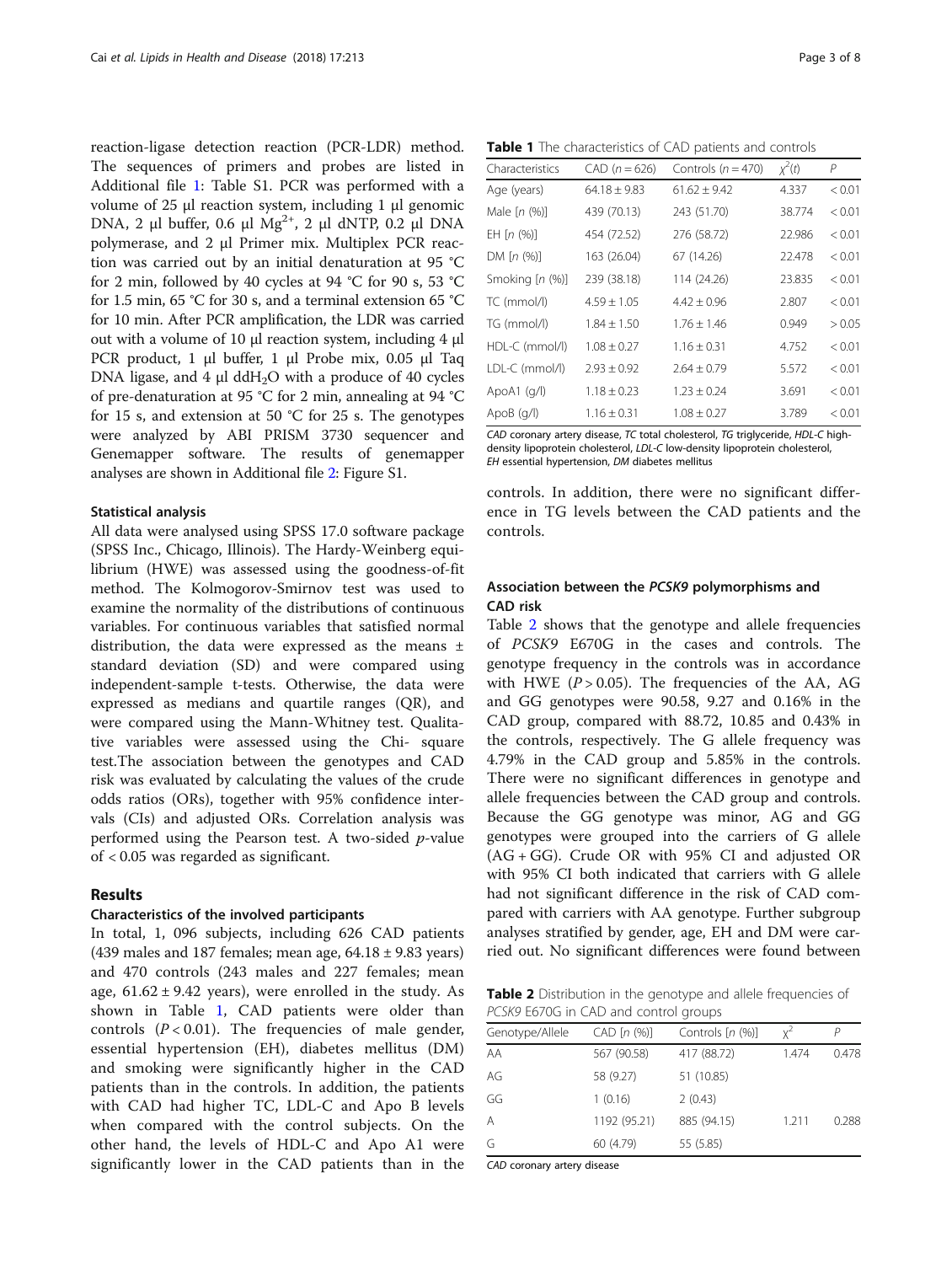the E670G polymorphism and CAD susceptibility in any subgroups (Table 3).

In addition, only GG genotype in R46L variant was detected in this population.

## Association between the PCSK9 E670G polymorphism and lipid levels

The relationship between the PCSK9 E670G polymorphism and lipid levels was also investigated. As shown in Table [4,](#page-4-0) serum lipid levels were not significantly different in carriers with G allele and those with AA genotype. Subgroup analyses based on age and gender did not find the association of the PCSK9 E670G polymorphism with lipid profiles (Data were not listed).

## Associations between serum PCSK9 levels and CAD risk and lipid levels

144 subjects (72 cases and 72 controls) were selected to detect the serum PCSK9 level. There were no significant differences in age (CAD, age  $65.26 \pm 10.22$  years; controls, age  $62.47 \pm 8.49$  years,  $P > 0.05$ ) and gender (CAD, male 68.06%; controls, male 58.33%,  $P > 0.05$ ) between CAD and control groups. The median (QR) of PCSK9 concentration was 1205.00 ng/l (577.28–1694.13 ng/l) in cases and 565.87 ng/l (357.17–967.50 ng/l) in controls, respectively. Compared with controls, CAD patients had significantly higher PCSK9 levels  $(z = 4.559, P < 0.001)$ (Fig. [1\)](#page-4-0). After adjusting with age, gender, EH, DM, smoking and lipid profiles, PCSK9 levels remain significantly associated with increased CAD susceptibility  $(OR = 1.002, 95\% CI = 1.001 - 1.002, P < 0.001)$ . The correlation analyses showed that serum PCSK9 levels were positively associated with TG, Apo B and AIP levels in the controls (Fig. [2,](#page-5-0) Table [5\)](#page-6-0).

## Association between PCSK9 E670G polymorphism and PCSK9 levels

No significant association between PCSK9 E670G polymorphism and PCSK9 levels was observed in CAD group and control group. Subgroup analyses based on age, gender, EH and DM status revealed that PCSK9 E670G polymorphism was not associated with PCSK9 levels (Additional file [3](#page-6-0): Figure S2).

#### Table 3 Association of PCSK9 E670G polymorphism and CAD risk

|         |                   |           | CAD (n) | Controls (n) | Crude OR (95% CI)         | P     | Adjusted OR (95% CI)      | $P^{\textcircled{\tiny 2}}$ |
|---------|-------------------|-----------|---------|--------------|---------------------------|-------|---------------------------|-----------------------------|
| All     |                   | AA        | 567     | 417          | $0.819(0.553 - 1.212)$    | 0.317 | $0.838$ $(0.548 - 1.280)$ | 0.414                       |
|         |                   | $AG + GG$ | 59      | 53           |                           |       |                           |                             |
| Gender  | Male              | AA        | 396     | 220          | $0.960(0.564 - 1.636)$    | 0.882 | $0.952(0.541 - 1.675)$    | 0.864                       |
|         |                   | $AG + GG$ | 43      | 23           |                           |       |                           |                             |
|         | Female            | AA        | 171     | 197          | 1.636 (0.862-3.104)       | 0.132 | $0.706$ $(0.345 - 1.445)$ | 0.341                       |
|         |                   | $AG + GG$ | 16      | 30           |                           |       |                           |                             |
| Age     | $\geq 60$ (years) | AA        | 407     | 268          | $0.850(0.530 - 1.365)$    | 0.501 | $0.790(0.363 - 1.509)$    | 0.407                       |
|         |                   | $AG + GG$ | 44      | 34           |                           |       |                           |                             |
|         | $< 60$ (years)    | AA        | 159     | 149          | $0.740(0.363 - 1.509)$    | 0.407 | $0.896(0.408 - 1.970)$    | 0.785                       |
|         |                   | $AG + GG$ | 15      | 19           |                           |       |                           |                             |
| EH      | Yes               | AA        | 415     | 244          | $0.717(0.437 - 1.174)$    | 0.186 | $0.688$ $(0.406 - 1.165)$ | 0.164                       |
|         |                   | $AG + GG$ | 39      | 32           |                           |       |                           |                             |
|         | No                | AA        | 152     | 173          | 1.084 (0.566-2.076)       | 0.808 | 1.260 (0.586-2.709)       | 0.554                       |
|         |                   | $AG + GG$ | 20      | 21           |                           |       |                           |                             |
| DM      | Yes               | AA        | 149     | 57           | $0.946$ (0.583-1.532)     | 0.820 | $0.497(0.193 - 1.278)$    | 0.147                       |
|         |                   | $AG + GG$ | 14      | 10           |                           |       |                           |                             |
|         | <b>No</b>         | AA        | 418     | 360          | $0.901$ $(0.580 - 1.401)$ | 0.644 | $0.536$ (0.225-1.275)     | 0.158                       |
|         |                   | $AG + GG$ | 45      | 43           |                           |       |                           |                             |
| Smoking | Yes               | AA        | 219     | 105          | 1.065 (0.469-2.420)       | 0.880 | 1.055 (0.443-2.512)       | 0.903                       |
|         |                   | $AG + GG$ | 20      | 9            |                           |       |                           |                             |
|         | No                | AA        | 348     | 312          | $0.795(0.503 - 1.255)$    | 0.325 | $0.834$ (0.498-1.397)     | 0.490                       |
|         |                   | $AG + GG$ | 39      | 44           |                           |       |                           |                             |

CAD coronary artery disease, OR odds ratio, CI confidence interval<br>@Aadjustment with age, gender, smoking, EH, DM and lipid profiles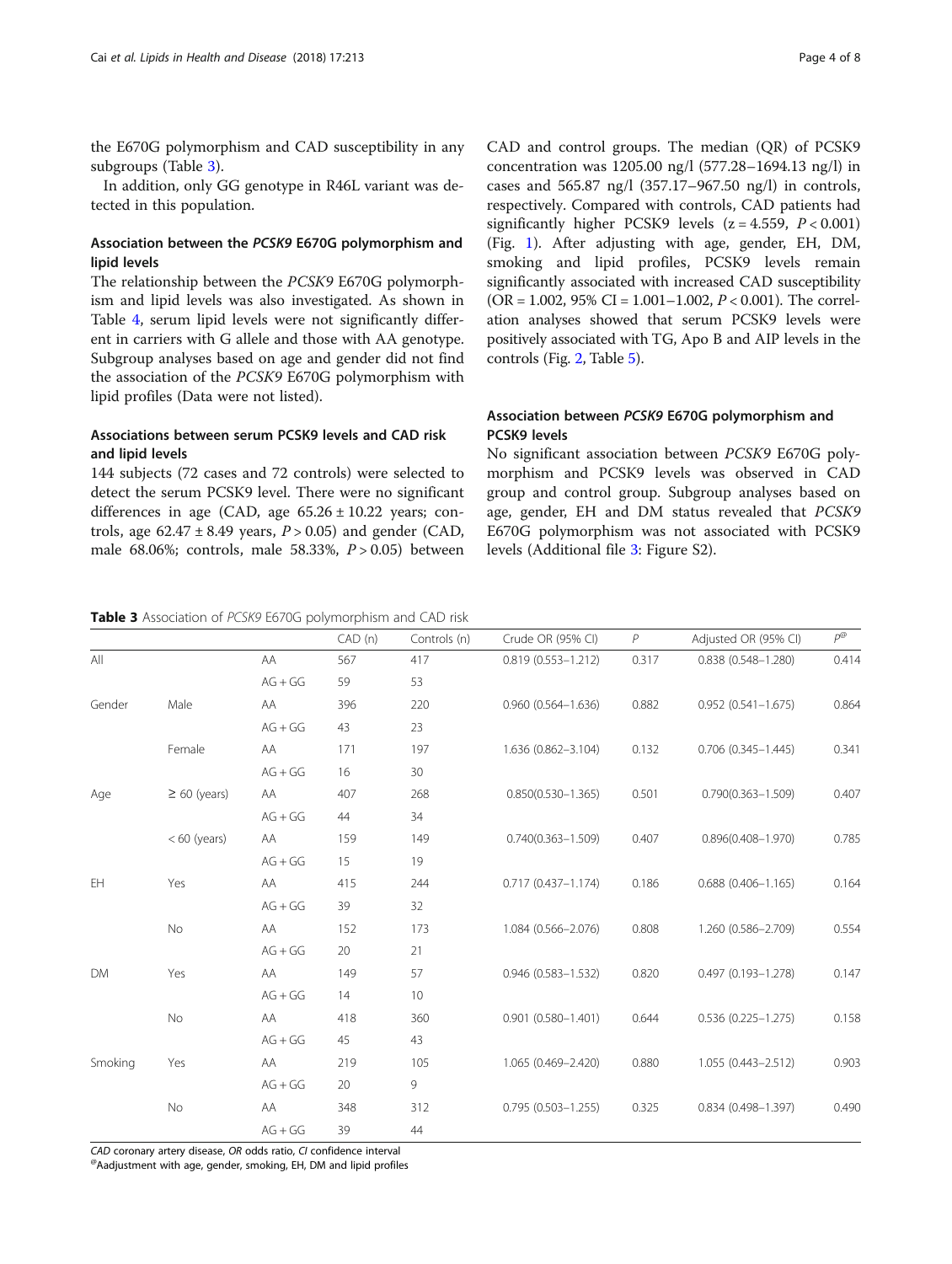<span id="page-4-0"></span>Table 4 Association between PCSK9 E670G polymorphism and lipid levels

|          |           | TC (mmol/l)   | TG (mmol/l)   | HDL-C (mmol/l) | LDL-C (mmol/l) | Apo A1 $(q/l)$  | Apo $B$ (q/l) | AIP           |
|----------|-----------|---------------|---------------|----------------|----------------|-----------------|---------------|---------------|
| CAD      | AA        | $4.59 + 1.06$ | $1.85 + 1.53$ | $1.08 + 0.27$  | $2.93 + 0.93$  | $1.18 \pm 0.23$ | $0.97 + 0.30$ | $0.15 + 0.28$ |
|          | $AG + GG$ | $4.64 + 0.94$ | $1.77 + 1.15$ | $1.07 + 0.22$  | $3.01 + 0.78$  | $1.19 + 0.21$   | $0.99 + 0.26$ | $0.05 + 0.24$ |
|          | D         | 0.565         | 0.876         | 0.798          | 0.462          | 0.574           | 0.457         | 0.339         |
| Controls | AA        | $4.41 + 0.97$ | $1.77 + 1.51$ | $1.16 + 0.30$  | $2.64 + 0.80$  | $1.23 + 0.24$   | $0.91 + 0.26$ | $0.09 + 0.34$ |
|          | $AG + GG$ | $4.46 + 0.90$ | $1.63 + 1.02$ | $1.17 + 0.34$  | $2.67 + 0.74$  | $1.23 + 0.24$   | $0.90 + 0.27$ | $0.08 + 0.36$ |
|          | D         | 0.831         | 0.482         | 0.823          | 0.822          | 0.929           | 0.912         | 0.937         |

CAD coronary artery disease, TC total cholesterol, TG triglyceride, HDL-C high-density lipoprotein cholesterol, LDL-C low-density lipoprotein cholesterol, AIP atherogenic index of plasma

## **Discussion**

PCSK9, originally named neural apoptosis regulated convertase-1 (NARC-1), is mainly expressed in the liver, kidney and intestine. In recent years, the associations between PCSK9 and the metabolism of LDL-C and the risk of CAD have been investigated extensively [[5\]](#page-6-0). LDLR plays a crucial role in the metabolism of LDL-C in vitro and in vivo. In general, when LDL is combined with LDLR, it is internalized into clathrin-coated pits and subsequently degraded in the lysosome. LDLR is then recycled to the cell surface. PCSK9 increases the circulation unfriendly lipoprotein cholesterol by mediating the degradation and recirculation of several lipoprotein receptors, such as LDLR and VLDLR, via the EGF-A-binding domain. The inhibition of PSCK9 reduces LDL-C levels greatly, even in patients with statin ineffectiveness or intolerance [[14\]](#page-7-0), which has been seemed as a novel target for decreasing plasma lipid levels. Recent studies have indicated that PCSK9 increases the risk of CAD and is positively associated with CAD severity [\[15](#page-7-0), [16](#page-7-0)]. In addition, circulating PCSK9 might independently predict the future risk of cardiovascular events [[17\]](#page-7-0). The results of the present study indicated that PCSK9 levels were significantly higher in the CAD group than in the controls, which was consistent with previous reports describing the association between PCSK9 and the risk of CAD [\[5](#page-6-0)]. After adjusting for age, gender, EH, DM, smoking and lipid levels, PCSK9 levels remained an independent risk factor for CAD. The correlation analysis of PCSK9 and lipid profiles showed that PCSK9 levels were positively associated with TG and Apo B levels in the controls. Interestingly, PCSK9 levels were also positively associated with AIP, which was reported for the first time. Previous studies revealed that AIP, which represents the logarithm of the molar ratio of TG to HDL-C, was inversely associated with the diameter of LDL-C particles and indicated sdLDL

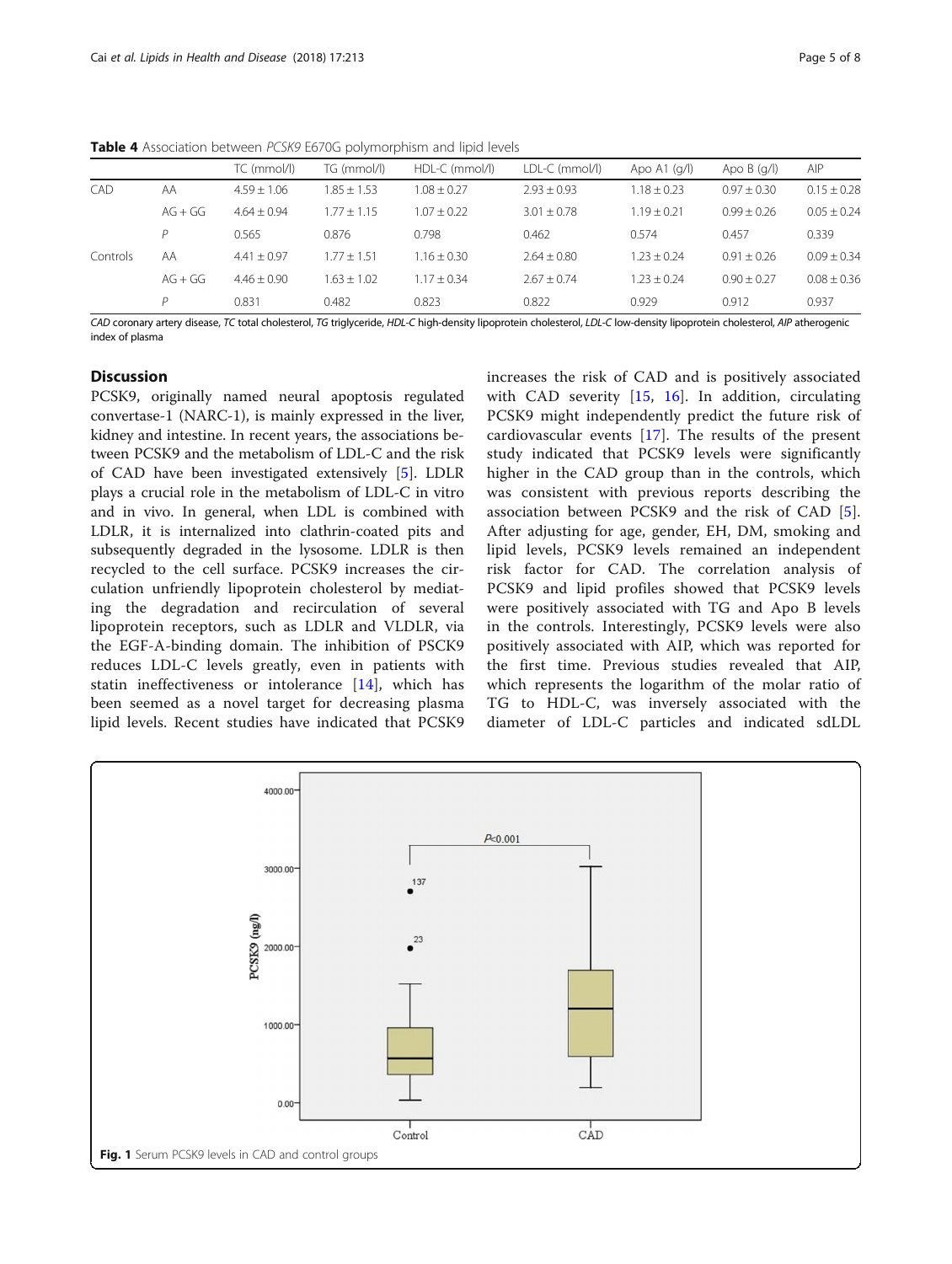<span id="page-5-0"></span>

particle size [[18](#page-7-0)]. An increase of PCSK9 may predict a decrease in lipoprotein particle size, and this may partly explain the pro-atherosclerotic mechanisms of PCK9. After PCSK9 inhibition, the size of the LDL and VLDL particles increased, and the concentrations of LDL-C and total LDL particles were reduced, corroborating this speculation [\[19](#page-7-0)].

Previous studies have indicated that the PCSK9 E670G polymorphism might be associated with lipid levels and the risk and severity of CAD [[7\]](#page-6-0). This variant leads to a change from E to G at position 670 of the PCSK9 protein, and this may increase the affinity of PCSK9 for the LDLR. In the Strong Heart Family Study, a family-based genetic study, the authors found that E670G polymorphism was significantly associated with LDL-C levels in 2458 American Indians [\[20](#page-7-0)]. In Tunisian cohort, the 670G carriers had significantly higher TC and LDL-C levels compared to E670 carriers in CAD patients. In addition, the risk and severity of CAD were significantly increased in 670G carriers [[21\]](#page-7-0). However, studies in different ethnic groups had controversial results [[11,](#page-7-0) [22](#page-7-0)]. Even in the same ethnic population, the results were inconsistent, suggesting that region might affect the distribution of genotypes [[23](#page-7-0), [24\]](#page-7-0). Hsu LA et al. concluded that the PCSK9 gene E670G polymorphism was not a risk factor for CAD, although it affects LDL-C levels [[24\]](#page-7-0). However, Zhang N et al. revealed that carriers of the G allele had a higher risk of CAD than those with the A allele, and those with the G allele had higher TC and TG levels than those with the AA genotype in a Chinese population  $[25]$  $[25]$  $[25]$ . In the present study, only three subjects with the GG genotype were detected. The frequency of the minor allele was 5.25% in the whole population, consistent with the findings of Hsu LA et al. [[24](#page-7-0)] and lower than those reported by Zhang N, et al. [\[25](#page-7-0)]. The findings of our study suggest that the PCSK9 E670G polymorphism is neither associated with CAD susceptibility nor lipid profiles in the Southern Chinese Han population. Furthermore, subgroup analyses did not find any associations between the E670G polymorphism and CAD risk and lipid levels. The discrepancies of the associations between the PCSK9 E670G polymorphism and the risk of CAD and lipid profiles among various populations may partly be due to the different characteristics of the studied populations, such as diagnostic criteria of CAD, ethnicity, region, and/or environmental factors. In 2013, Aung LH et al. found that the effects of the PCSK9 E670G polymorphism on lipid profiles could be modified by alcohol consumption [\[26\]](#page-7-0). In the present study, we first investigated the relationship between the PCSK9 E670G polymorphism and PCSK9 levels in the Chinese population, but no significant association was found. In addition, no PCSK9 R46L polymorphism variant was detected in this Chinese population.

There were several limitations in this study. Firstly, age and gender between cases and controls were not matched, which might lead to the potential selection. Logistic analysis was used to reduce the bias as far as possible. Secondly, the present study was a hospital based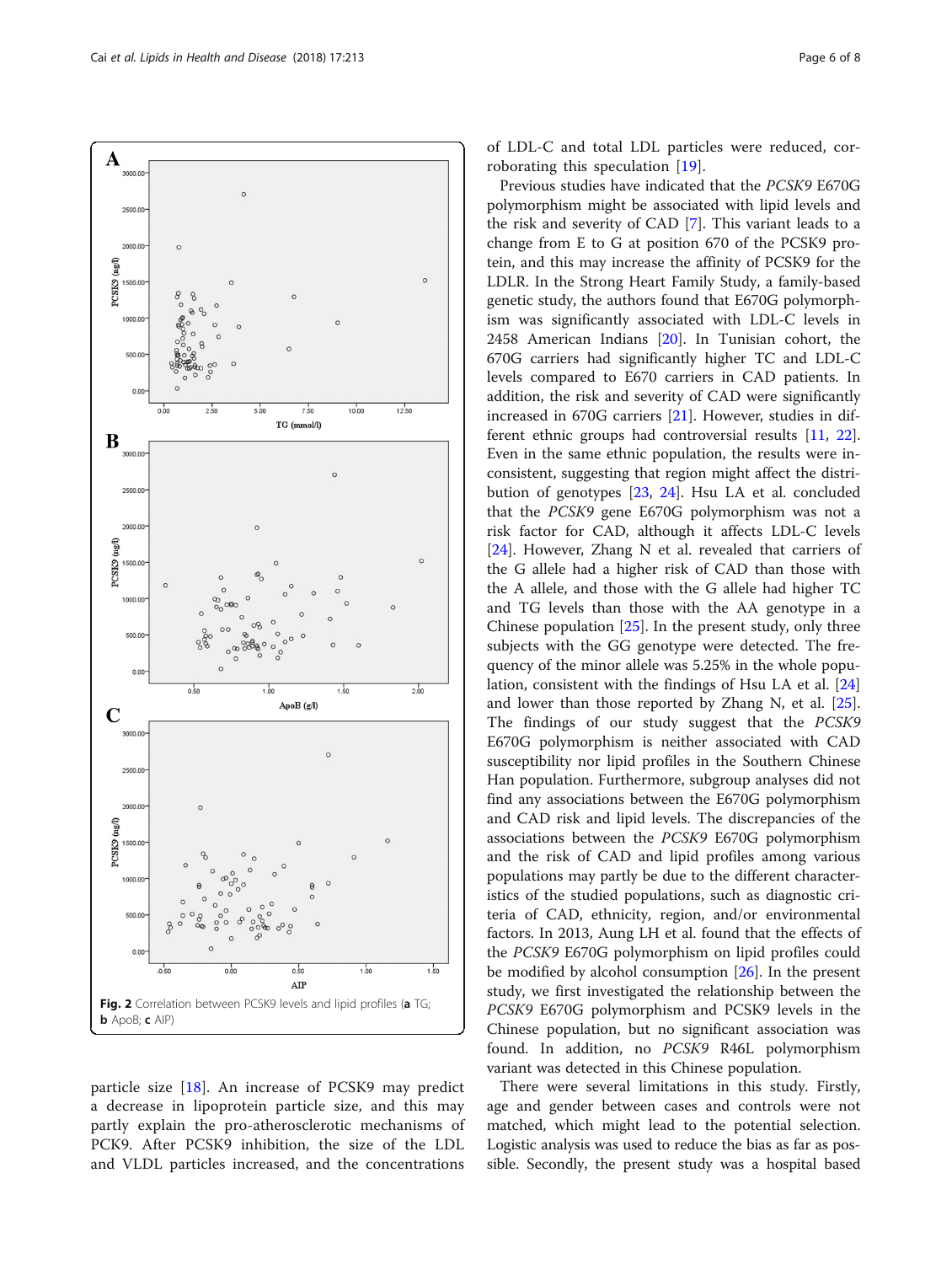|          |  |      | TG      | HDL-C   | LDL-C | Apo A1  | ApoB | AIP     |  |
|----------|--|------|---------|---------|-------|---------|------|---------|--|
| Controls |  | 0.13 | 0.32    | $-0.03$ | 0.03  | 0.24    | 0.28 | 0.26    |  |
|          |  | 0.28 | 0.01    | 0.80    | 0.83  | 0.05    | 0.02 | 0.03    |  |
| CAD      |  | 0.07 | $-0.06$ | 0.03    | 0.11  | $-0.01$ | 0.02 | $-0.02$ |  |
|          |  | 0.59 | 0.63    | 0.82    | 0.37  | 0.95    | 0.85 | 0.87    |  |

<span id="page-6-0"></span>Table 5 Correlation analyses between PCSK9 levels and lipid profiles

CAD coronary artery disease, TC total cholesterol, TG triglyceride, HDL-C high-density lipoprotein cholesterol, LDL-C low-density lipoprotein cholesterol, AIP atherogenic index of plasma

case-control study, which may not be representative of the general population. Finally, the gene-environment interactions might affect the results. Environmental factors such as drinking status and degree of education therefore, might have influenced our results, which were not explored in our study.

## Conclusions

Despite its limitations, the present study shows that serum PCSK9 levels, but not PCSK9 polymorphisms, are associated with the risk of CAD in Southern Chinese Han populations, and that serum PCSK9 levels are positively associated with AIP.

## Additional files

[Additional file 1:](https://doi.org/10.1186/s12944-018-0859-5) Table S1. The sequence of PCR primers. Table S2. The sequence of probes used in the study. (DOCX 16 kb)

[Additional file 2:](https://doi.org/10.1186/s12944-018-0859-5) Figure S1. The genemapper analyses of genotypes of PCSK9 polymorphisms (A. E670G AA genotype; B. E670G AG genotype; C. E670G GG genotype; D. R46L GG genotype). (ZIP 7 kb)

[Additional file 3:](https://doi.org/10.1186/s12944-018-0859-5) Figure S2. Associations between PCSK9 E670G polymorphism and PCSK9 levels (A. in whole population; B. in case and controls subgroups; C. in male and female subgroups; D. in elderly and non-elderly subgroups; E. in EH and non-EH subgroups; F. in DM and non-DM subgroups). (ZIP 67 kb)

### Abbreviations

AIP: Atherogenic index of plasma; CAD: Coronary artery disease; CAG: Coronary angiography; DM: Diabetes mellitus; EH: Essential hypertension; HDL-C: Highdensity lipoprotein cholesterol; LDL-C: low-density lipoprotein cholesterol; PCSK9: Proprotein convertase subtilisin/kexin type 9; TC: Total cholesterol; **TG: Triglyceride** 

#### Acknowledgements

We thank all our colleagues at the Department of Cardiology, Wujin Hospital, affiliated with Jiangsu University.

#### Ethical approval and consent to participate

This study was performed in accordance with the Declaration of Helsinki and approved by the Ethics Committee of Jiangsu University. All participants signed an informed consent.

#### Funding

This study was supported by the Jiangsu Youth Medical Talents Project (QNRC2016310), Changzhou Science and Technology Development (CJ20160004), and the Science and Technology Project of Wujin (WS201603).

#### Availability of data and materials

The datasets used and/or analyzed during the current study are available from the corresponding author on reasonable request.

## Authors' contributions

All authors have read the manuscript and agreed with the contents. GC and XF conceived and designed the experiments; GC, LY and LL performed the experiments; GC and LY analyzed the data; GC contributed reagents/ materials/analysis tools; GC and ZH wrote the paper.

#### Consent for publication

Not applicable.

#### Competing interests

The authors declare that they have no competing interests.

#### Publisher's Note

Springer Nature remains neutral with regard to jurisdictional claims in published maps and institutional affiliations.

#### Author details

<sup>1</sup>Department of Cardiology, WujinHospital affiliated with Jiangsu University Changzhou, Jiangsu Province 213017, China. <sup>2</sup>Department of Pediatrics, No. 2 Hospital of Changzhou, Changzhou 213001, Jiangsu, China. <sup>3</sup>Jiangsu University Health Science Center, Zhenjiang, Jiangsu Province 212001, China.

## Received: 28 June 2018 Accepted: 28 August 2018 Published online: 11 September 2018

#### References

- 1. Gasior M, Gierlotka M, Pyka Ł, Zdrojewski T, Wojtyniak B, Chlebus K, Rozentryt P, Niedziela J, Jankowski P, Nessler J, Opolski G, Hoffman P, Jankowska E, Polonski L, Ponikowski P Temporal trends in secondary prevention in myocardial infarction patients discharged with left ventricular systolic dysfunction in Poland. Eur J Prev Cardiol 2018; 1:2047487318770830. [PMID: 29692221].
- 2. Li WJ, Yin RX, Cao XL, Chen WX, Huang F, Wu JZ. DOCK7-ANGPTL3 SNPs and their haplotypes with serum lipid levels and the risk of Coron Artery Dis and ischemic stroke. Lipids Health Dis 2018, 17(1):30. [https://doi.org/10.](https://doi.org/10.1186/s12944-018-0677-9) [1186/s12944-018-0677-9](https://doi.org/10.1186/s12944-018-0677-9). [PMID:29454388].
- 3. Cai G, Shi G, Xue S, Lu W.The atherogenic index of plasma is a strong and independent predictor for coronary artery disease in the Chinese Han population.Medicine (Baltimore) 2017, 96(37):e8058. [https://doi.org/10.1097/](https://doi.org/10.1097/MD.0000000000008058) [MD.0000000000008058.](https://doi.org/10.1097/MD.0000000000008058) [PMID:28906400]
- Ni W, Zhou Z, Liu T, Wang H, Deng J, Liu X, Xing G. Gender-and lesion number-dependent difference in "atherogenic index of plasma" in Chinese people with coronary heart disease.Sci Rep 2017, 7(1):13207. [https://doi.org/](https://doi.org/10.1038/s41598-017-13267-6) [10.1038/s41598-017-13267-6](https://doi.org/10.1038/s41598-017-13267-6). [PMID: 29038593]
- Lin XL, Xiao LL, Tang ZH, Jiang ZS, Liu MH. Role of PCSK9 in lipid metabolism and atherosclerosis. Biomed Pharmacother 2018, 104:36–44. [https://doi.org/10.1016/j.biopha.2018.05.024.](https://doi.org/10.1016/j.biopha.2018.05.024) Review. [PMID:29758414].
- 6. Eslami SM, Nikfar S, Ghasemi M, Abdollahi M. Does Evolocumab, as a PCSK9 Inhibitor, Ameliorate the Lipid Profile in Familial Hypercholesterolemia Patients? A Meta-Analysis of Randomized Controlled Trials.J Pharm Pharm Sci 2017, 20:81–96. [https://doi.org/10.](https://doi.org/10.18433/J36C8N) [18433/J36C8N.](https://doi.org/10.18433/J36C8N) [PMID: 28459663].
- 7. Cai G, Zhang B, Shi G, Weng W, Ma C, Song Y, Zhang J.The associations between proprotein convertase subtilisin/kexin type 9 E670G polymorphism and the risk of coronary artery disease and serum lipid levels: ameta-analysis. Lipids Health Dis 2015, 14:149. [https://doi.org/10.1186/s12944-015-0154-7.](https://doi.org/10.1186/s12944-015-0154-7) [PMID:26576960].